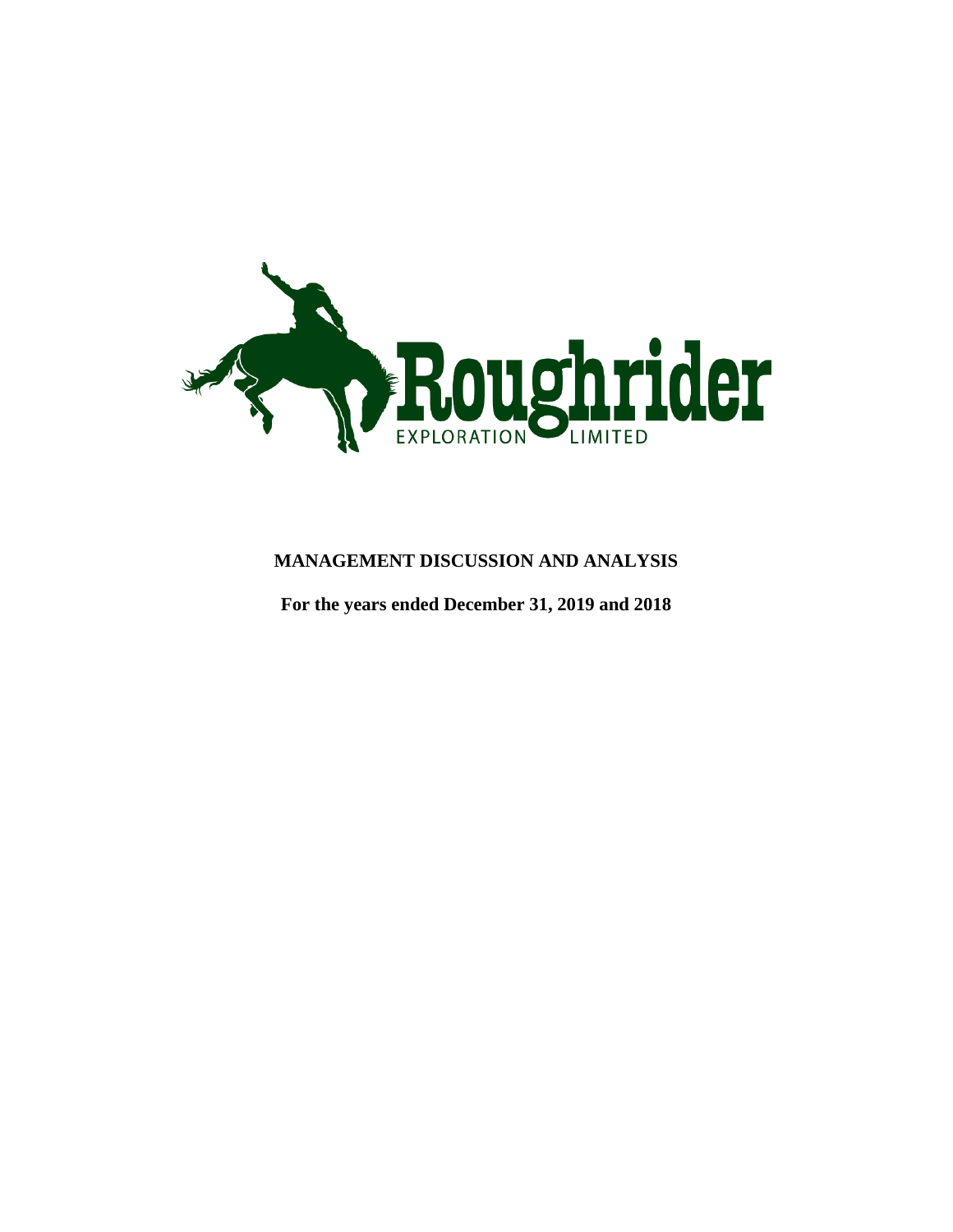### **INTRODUCTION**

Prepared on April 28, 2020 for the year ended December 31, 2019 ("Fiscal 2019"), this Management Discussion and Analysis ("MD&A") supplements, but does not form part of the audited financial statements of Roughrider Exploration Limited ("Roughrider" or the "Company"). This MD&A should be read in conjunction with the accompanying audited financial statements for the years ended December 31, 2019 and 2018 and the related notes which have been prepared in accordance with International Financial Reporting Standards ("IFRS").

Additional information, including financial statements and more detail on specific items discussed in this MD&A can be found on the Company's page at www.sedar.com.

Monetary amounts in the following discussion are in Canadian dollars.

This MD&A contains Forward Looking Information. Please read the Cautionary Statements on page 3 carefully.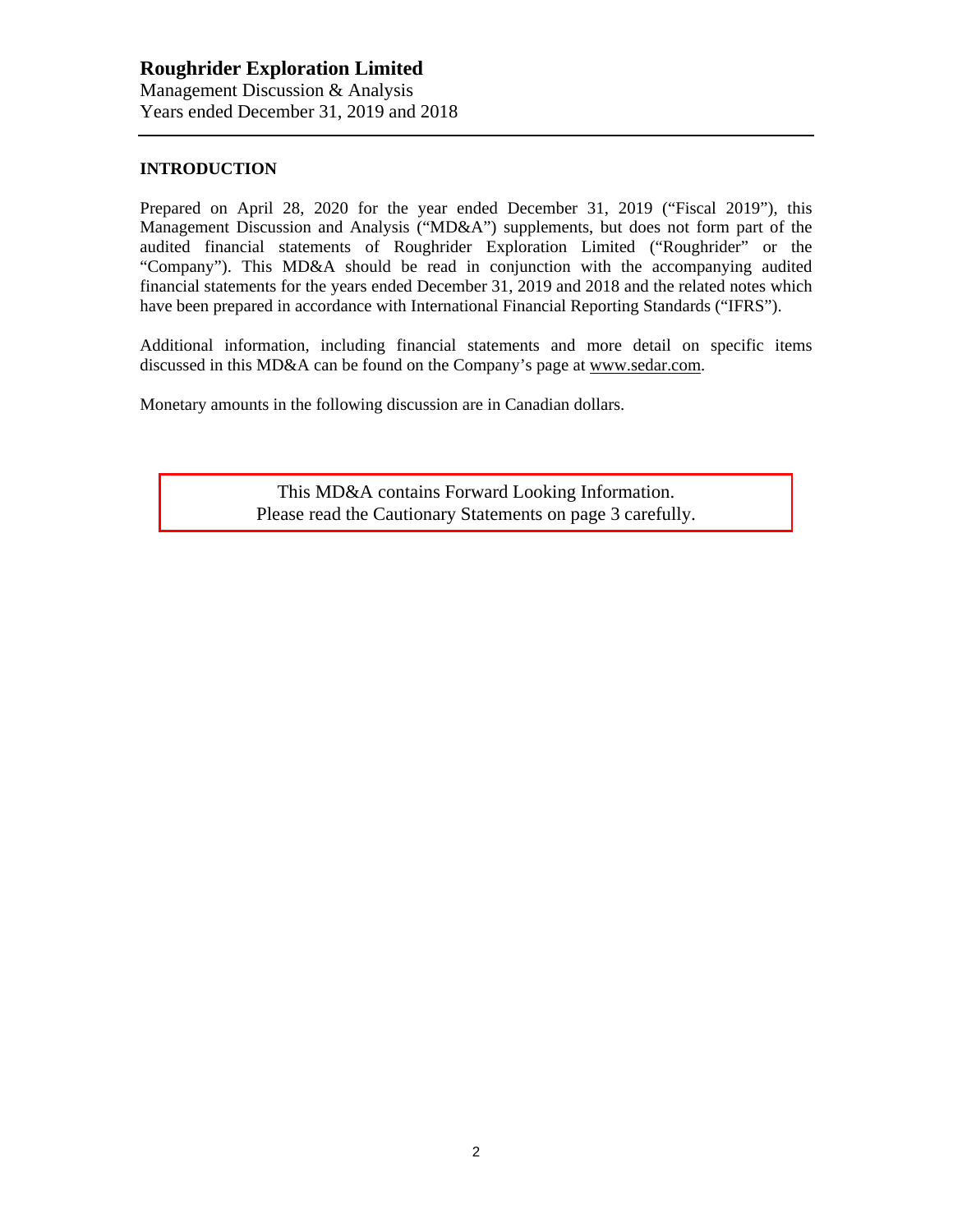### **FORWARD-LOOKING INFORMATION**

This MD&A contains certain forward-looking information and forward-looking statements as defined in applicable securities laws. All statements other than historical fact are forward looking statements.

The statements reflect the current beliefs of the Company and are based on currently available information. Accordingly, these statements are subject to known and unknown risks, uncertainties and other factors which could cause the actual results, performance or achievements of the Company to be materially different from any future results, performance or achievements expressed in or implied by the forward-looking statements. This forward-looking information, principally under the heading "Outlook," but also elsewhere in this document, includes estimates, forecasts, plans and statements as to the Company's current expectations concerning, among other things, continuance as a going concern, collection of receivables, requirements for additional capital, the availability of financing, and the potential held by projects in the Company's portfolio.

Forward-looking statements are based on a number of assumptions, including, but not limited to, assumptions regarding general business and economic conditions, interest rates, the global and local supply and demand for labour and other project inputs, changes in commodity prices in general, changes to legislation, conditions in financial markets (in particular, the continuing availability of financing), our ability to attract and retain skilled staff, and our ongoing relations with governments, our employees and business partners. The foregoing list of assumptions is not exhaustive. Events or circumstances could cause actual results to vary materially from expectations.

Factors that may cause actual results to vary include, but are not limited to: actual experience in collecting receivables, changes in interest and currency exchange rates, acts or omissions of governments, including those who consider themselves self-governing, delays in the receipt of government approvals or permits to begin work, inaccurate geological and engineering assumptions, unanticipated future operational difficulties (including cost escalation, unavailability of materials and equipment, industrial disturbances or other job action, epidemic, pandemic or other disease outbreaks, and unanticipated events related to health, safety and environmental matters), political risk (including the risk that the rights to mine a project may be rescinded by the government or otherwise lost), actual exploration results, social unrest, failure of counterparties to perform their contractual obligations, changes in general economic conditions or conditions in the financial markets and other risk factors as detailed from time to time in the Company's reports and public filings with the Canadian securities administrators, filed on SEDAR. The Company does not assume the obligation to revise or update forward-looking information after the date of this document nor to make revisions to reflect the occurrence of future unanticipated events, except as may be required under applicable securities laws.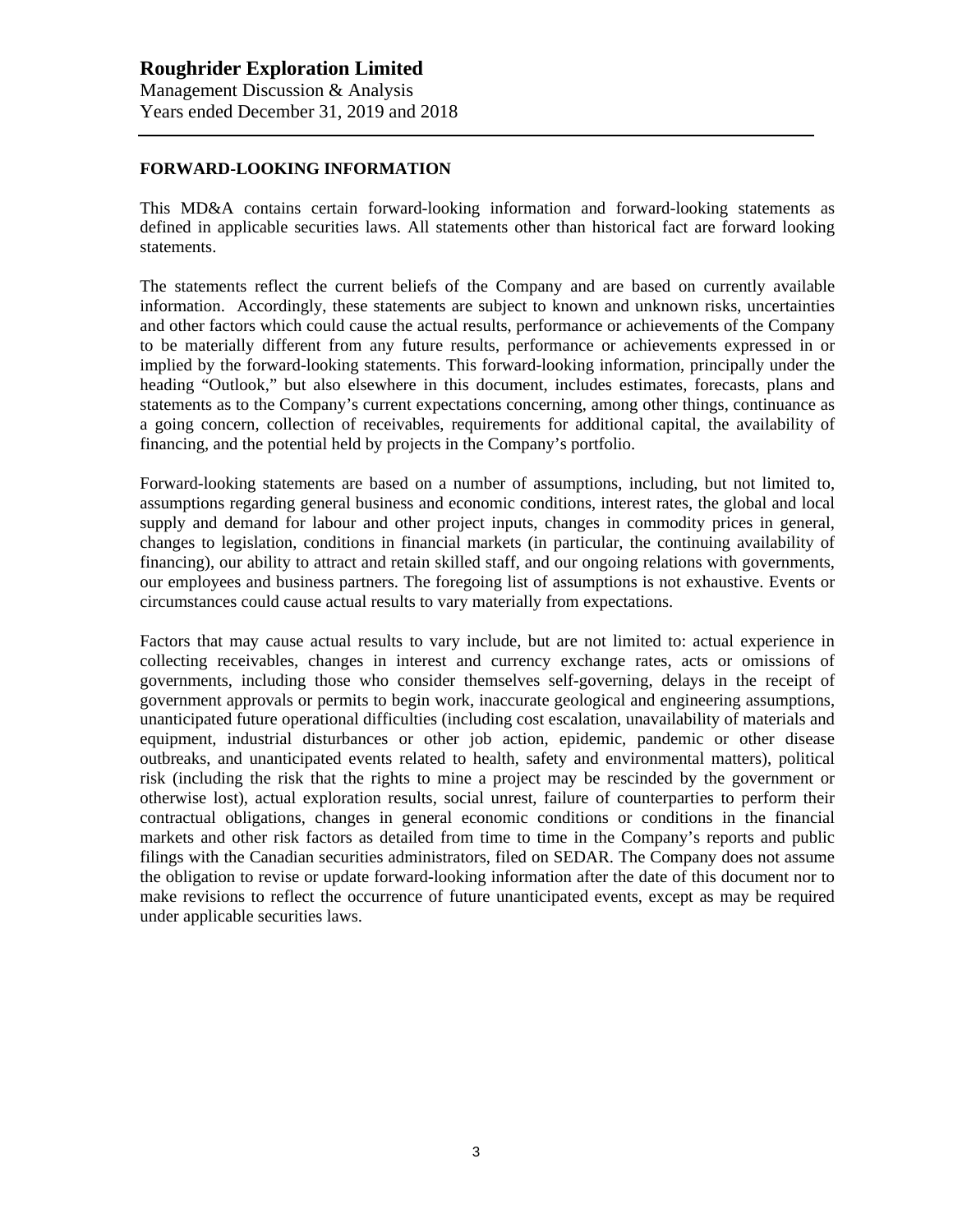### **BUSINESS OF THE COMPANY**

The principal business of the Company is mineral exploration with a focus on uranium exploration in the Athabasca Basin region of northern Saskatchewan. The 10,537-hectare (26,038 acre) Genesis uranium project is located northeast of the Athabasca Basin, within the Wollaston-Mudjatk Transition Zone ("WMTZ"). All of Saskatchewan's operating uranium mines occur along the WMTZ where it extends to the southwest under the boundaries of the basin.

In addition to the Genesis uranium project, the Company also has 844-hectare Sterling property located eight kilometres north of Houston, BC. The Company cancelled its option right to earn up to an 80% interest in the Brownell Lake and the Olsen properties, located near La Ronge, Saskatchewan on March 1, 2019.

The Company is a reporting issuer in British Columbia, Alberta, and Ontario, and trades on the TSX Venture Exchange under the symbol REL.

Effective July 3, 2018, the Company consolidated its issued and outstanding common shares on the basis of one post-consolidation share for 5 pre-consolidation shares. Unless otherwise stated, all share and per share amounts have been restated retrospectively to reflect this share consolidation.

On April 13, 2020, the Company acquired a 100% interest in the Gin, Eldorado, and Bonanza properties located in the Golden Triangle area of northern British Columbia (collectively, the Golden Triangle Properties) in exchange for aggregate consideration of 11,000,000 common shares.

#### **Mineral Properties**

#### Golden Triangle Properties

The Company has entered into a definitive agreement with Cazador Resources Ltd., a private British Columbia company, Rene Bernard, an individual, and Elemental Capital Partners LLP, a private British Columbia partnership, each of which is an independent party at arm's length to the company, to acquire a 100-per-cent interest in the Gin, Eldorado and Bonanza properties located adjacent to Newcrest Mining Ltd. and Imperial Metals Corp.'s Red Chris mine in the Golden Triangle area of northwest B.C. for an aggregate consideration of 11 million Roughrider shares.

The Eldorado and Bonanza properties border the eastern side of the Red Chris property and occur along geological trend to the east hosting mineralized intrusions and volcanics.

The Gin property borders the western side of the Red Chris property and is adjacent to both Colorado Resources Ltd.'s North Rok property (southern side) and GT Gold Corp.'s Tatogga property (southeast side).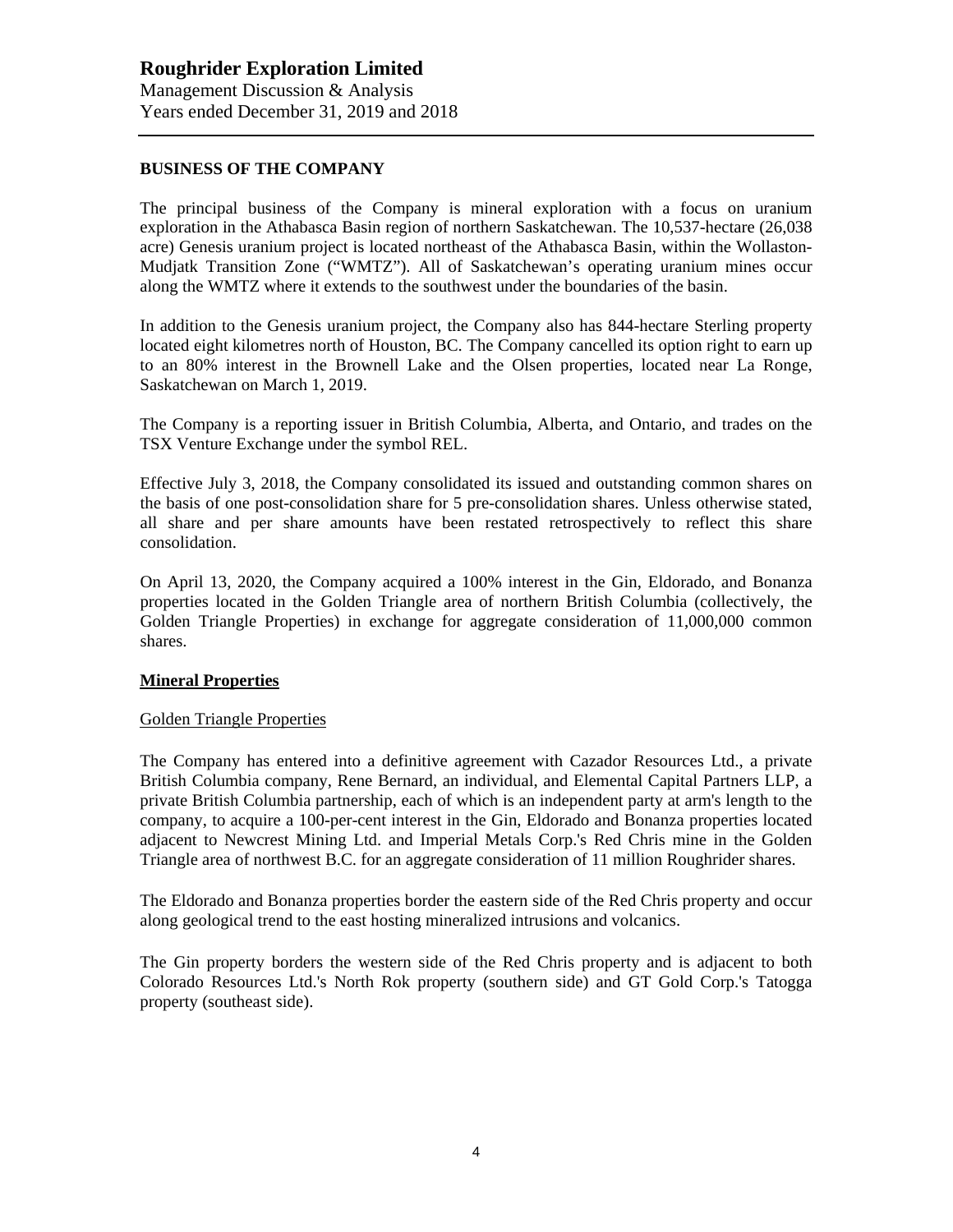# **Roughrider Exploration Limited**

Management Discussion & Analysis Years ended December 31, 2019 and 2018



### Genesis Property

Roughrider has an agreement with ValOre Metals Corp. (formerly Kivalliq Energy Corp) ("ValOre"), pursuant to which Roughrider may earn up to an 85% interest in ValOre's "Genesis" uranium project (the "Genesis property"). Under the terms of the option agreement, as amended December 22, 2015 (the "Genesis Property Option Agreement"), the Company earned the right to an initial 50% interest in the Genesis property by making cash payments of \$700,000 (\$525,000 cash paid and \$175,000 paid through the issuance of 500,000 shares at a deemed price of \$0.35 per share), incurring exploration expenditures of \$2.1 million (\$2.15 million expended as at December 31, 2017), and issuing 787,932 common shares (issued). A definitive joint venture agreement has not yet been finalized at the date of this MD&A. Roughrider may acquire a further 35% interest (for an aggregate 85% interest) by making additional cash payments of \$700,000 and incurring additional exploration expenditures of \$2,500,000. All remaining cash payments may be made either in cash or in shares, at Roughrider's election.

The Company, in conjunction with ValOre, have reduced the Genesis holding to focus on the key Johnston uranium showing and Charcol No. 6 rare earth metals occurrence. The Genesis property currently comprises 6 claims, all in Saskatchewan, totaling 397 hectares (987 acres). All claims in the Kingston, Daniel's Bay, Sava and Melnick areas have expired.

The Genesis property is located northeast of Saskatchewan's Athabasca Basin, within the prospective northeast trending Wollaston-Mudjatk Transition Zone ("WMTZ"). near the Manitoba border.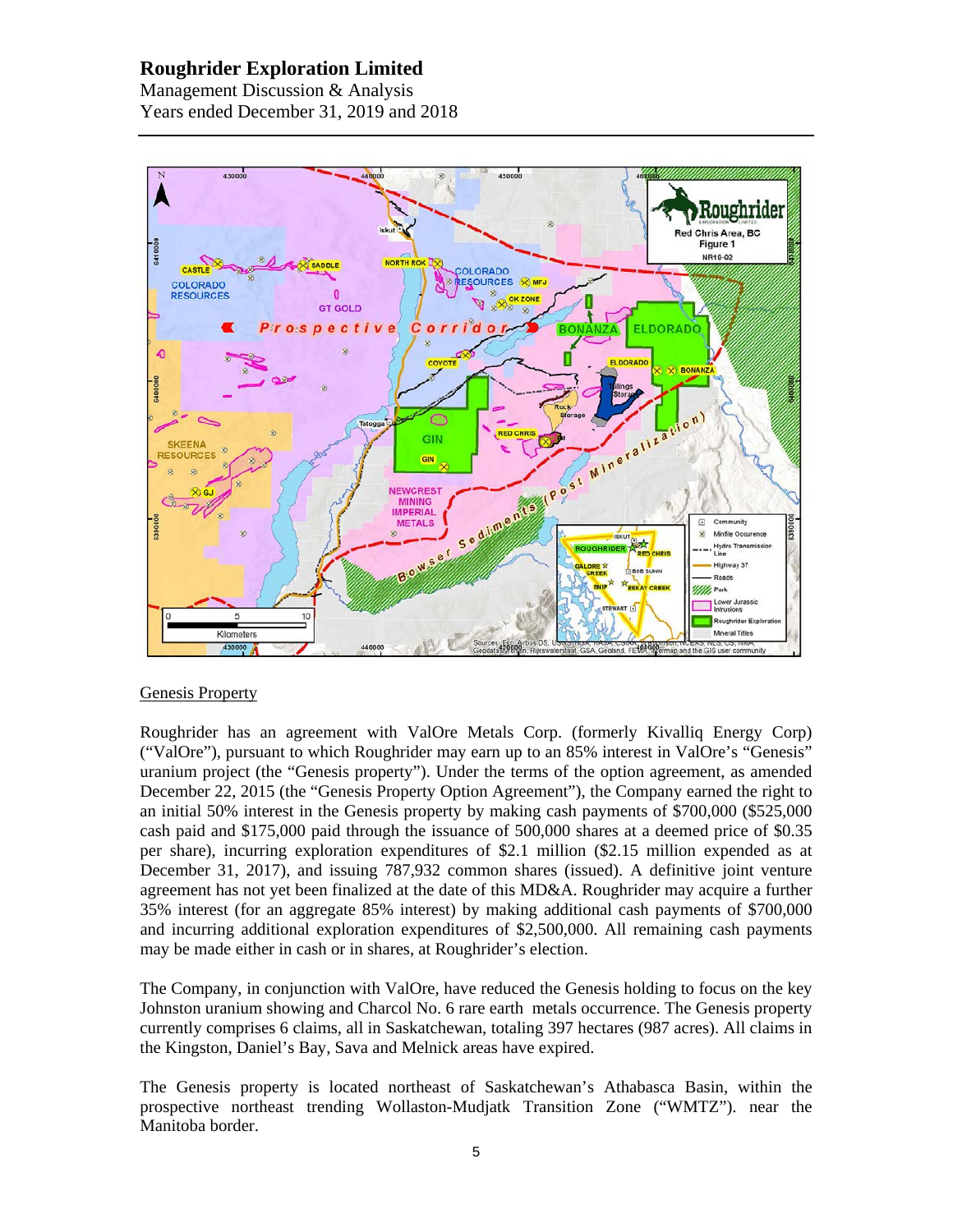## **Roughrider Exploration Limited** Management Discussion & Analysis Years ended December 31, 2019 and 2018

In September and October 2017, the Company engaged Geotech Ltd. ("Geotech") to perform an airborne Z-Axis Tipper Electromagnetic  $(TZTEM^{TM})$ " and Magnetometer geophysical systems survey of the Jurgen, Johnston-GAP, Kingston and Melnick target areas at the Genesis Project. Final reports were received in January 2018.

The Geotech ZTEM<sup>TM</sup> survey was flown in a northeast to southwest (N  $50^{\circ}$  E azimuth) direction with traverse line spacing of 200 and 250 metres.

Well defined, generally northeast trending conductors are evident in the survey area. Resistivity zones are very sharp, especially in the Johnston/GAP area. Significant disruptions are also noted along the trace of some of the conductors with North trending cross structures also suggested at Johnston/GAP.

A detailed compilation and analysis of the 3D inversion of the ZTEM data, in combination with all previous survey data (DIGEM, FALCON Gravity, magnetics and radiometrics) is required to fully prioritize the drill targets on the property.

During the year ended December 31, 2018, the Company determined that it would not be advancing the Genesis project at this time. Accordingly, the Company has written off acquisition costs of \$1,333,612 as at December 31, 2018.

#### Silver Ace and Sterling Silver Properties, British Columbia

On November 16 and 22, 2017, the Company announced that it had acquired, by staking, the 3,056-hectare Silver Ace property located five kilometres south of Houston, BC and the 4,016 hectare Sterling property located eight kilometres north of Houston, BC, respectively. In November 2018, these claims were reduced to only the Sterling 1 and 2 claims totalling 844 hectares.

The Sterling property was staked to encompass intrusive rocks of the Late Cretaceous Bulkley and the Eocene Goosly Plutonic Suites. On the Sterling Property, multiple stocks of the Topley, Bulkley and Goosly Plutonic Suites intrude Lower Jurassic Hazelton Group (Telkwa Formation) calc-alkaline volcanic rocks and Upper Jurassic Bowser Lake Group sedimentary rocks.

The ground that makes up the Sterling Property was selected based on geological factors that management considers make it prospective for intrusive associated, breccia vein-hosted precious metal deposits, including:

- The historic Joe B polymetallic Ag-Cu-Pb-Zn vein occurrence on the Sterling 2 claim (MinFile 093L 206). The Joe B is described in the 1928 BC Ministry of Mines Annual Report as a north-northwest striking, 22.9 centimetre vein that assayed trace gold, 548.56 g/t silver and 0.7% copper.
- Historic high-grade silver-base metal veins on the Sterling 1 claim, including the Christina, Gwenda, Paola and Monica vein showings (Adriatic Resources Corp.; 1984 Assessment Report 13364).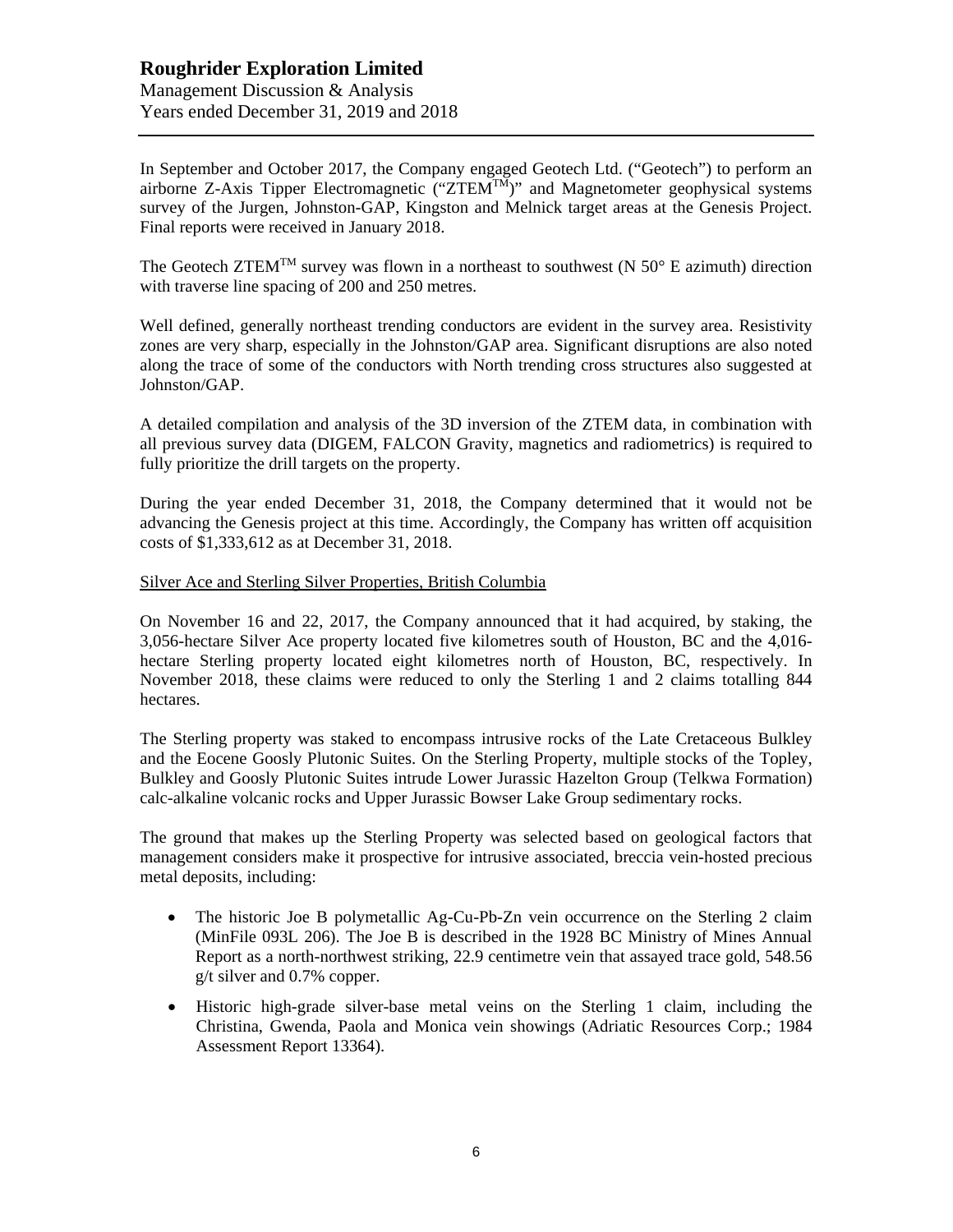# **Roughrider Exploration Limited**

Management Discussion & Analysis Years ended December 31, 2019 and 2018

| <b>Sample</b><br>No.  |                   | Ag $(g/t)^*$ | Au $(g/t)^*$ | Cu (%) | $\mathbf{Zn}$ (%) |
|-----------------------|-------------------|--------------|--------------|--------|-------------------|
| <b>GWENDA VEIN</b>    |                   |              |              |        |                   |
| 802                   | Grab              | 840.7        | 0.75         | 1.01   | 0.25              |
| 804                   | Grab              | 6.9          | 2.88         | n/a    | n/a               |
| <b>CHRISTINA VEIN</b> |                   |              |              |        |                   |
| 702                   | Select Grab       | 1165.0       | 1.58         | 0.87   | 1.91              |
| 703                   | Grab              | 157.0        | 0.17         | 0.15   | 1.31              |
| 807                   | Select Grab       | 287.3        | 0.14         | 0.17   | 0.93              |
| 808                   | Grab              | 155.6        | 0.24         | 0.11   | 3.45              |
|                       | <b>PAOLA VEIN</b> |              |              |        |                   |
| 755                   | Chip/1.2 m        | 89.5         | n/a          | 0.54   | n/a               |

A small work program was undertaken on both properties in December 11 to 16, 2017. A twoperson crew from SJ Geophysics undertook a GPS-controlled magnetic and Very Low Frequency Electromagnetic (VLF-EM) survey on each of the properties. At the Sterling property, an eastwest oriented, 16-line kilometre survey was completed over the Joe B occurrence, located on the Sterling2 claim.

Although small surveys from which extrapolation of the results is limited, the results do outline anomaly trends that warrant follow up. At the Joe B grid area, a strong magnetic anomaly (possible dyke) trends northwest through the reported location of the Joe B occurrence that is roughly coincident with a similar oriented VLF-EM conductor. Additional north-south trending conductors also warrant follow up.



During the year ended December 31, 2018, the Company did not renew the Silver Ace claims; accordingly, the Company has written off \$6,189 in related acquisition costs as at December 31, 2018.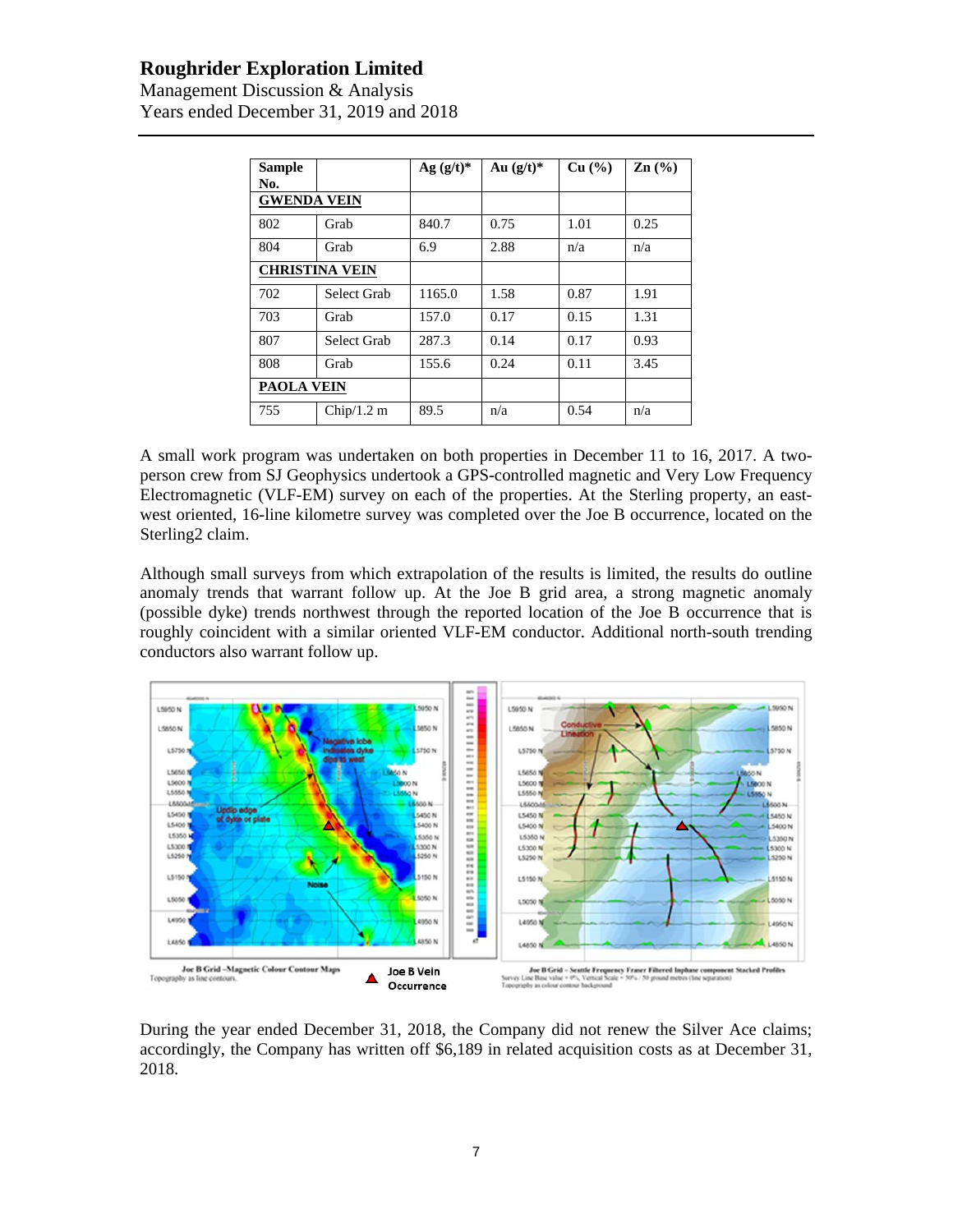During the year ended December 31, 2019, the Company determined it would not advance the Sterling property; accordingly, the Company has written off \$6,189 in related acquisition costs as at December 31, 2019.

#### Brownell Lake and Olsen Properties, Saskatchewan

As of March 1, 2019, the Brownell Lake and Olsen Option Agreements were terminated, and 100% rights returned to Eagle Plains.

### **HIGHLIGHTS FOR THE YEAR ENDED DECEMBER 31, 2019 AND SUBSEQUENT PERIOD TO APRIL 28, 2020**

#### **Financial Highlights**

On November 8, 2019 and concurrently in connection with the Golden Triangle Acquisition, the Company announced a proposed private placement of up to 5,000,000 common shares at a price of \$0.10 for total gross proceeds of up to \$500,000. On February 13, 2020, the Company announced an increase to the private placement to include up to 7,625,000 common shares at a price of \$0.10 for total gross proceeds of up to \$762,500. On March 25, 2020 and April 13, 2020, the Company closed the first and second tranches of the private placement, issuing a total of 6,925,000 common shares for total gross proceeds of \$692,500. In connection with the private placement, the Company paid finders fees of \$10,860 and issued an aggregate of 108,600 finders warrants exercisable into one common share of the Company at a price of \$0.10 for a period of two years.

### **Operational Highlights**

On March 1, 2019, the Company terminated the option agreements for the Brownell Lake and Olsen properties located near La Ronge, Saskatchewan.

On November 8, 2019, the Company announced that it had entered into a definitive agreement with Cazador Resources Ltd., a private B.C. company controlled by Mr. Adam Travis, Rene Bernard, an individual, and Elemental Partners LLP, a private B.C. partnership, to acquire a 100% interest in the Gin, Eldorado, and Bonanza properties located in the Golden Triangle area of northern B.C. for an aggregate consideration of 11,000,000 shares (the "Golden Triangle Acquisition"). The Golden Triangle Acquisition closed on April 13, 2020; upon closing of the transaction, all outstanding stock options of the Company were cancelled, and each of the three vendors became insiders of the Company, holding greater than 10% of the Company's issued and outstanding shares. In addition, Mr. Travis and Dr. Fletcher Morgan have been appointed as Directors of the Company, and Mr. Travis has been appointed as Chief Executive Officer, replacing Mr. Scott Gibson, who will remain as a member of the Company's Board of Directors. Mr. Wayne Hewgill and Mr. Alex Heath have both resigned from the Company's Board of Directors.

During the year ended December 31, 2019, the Company determined it would not advance the Sterling property; accordingly, the Company has written off \$6,189 in related acquisition costs as at December 31, 2019.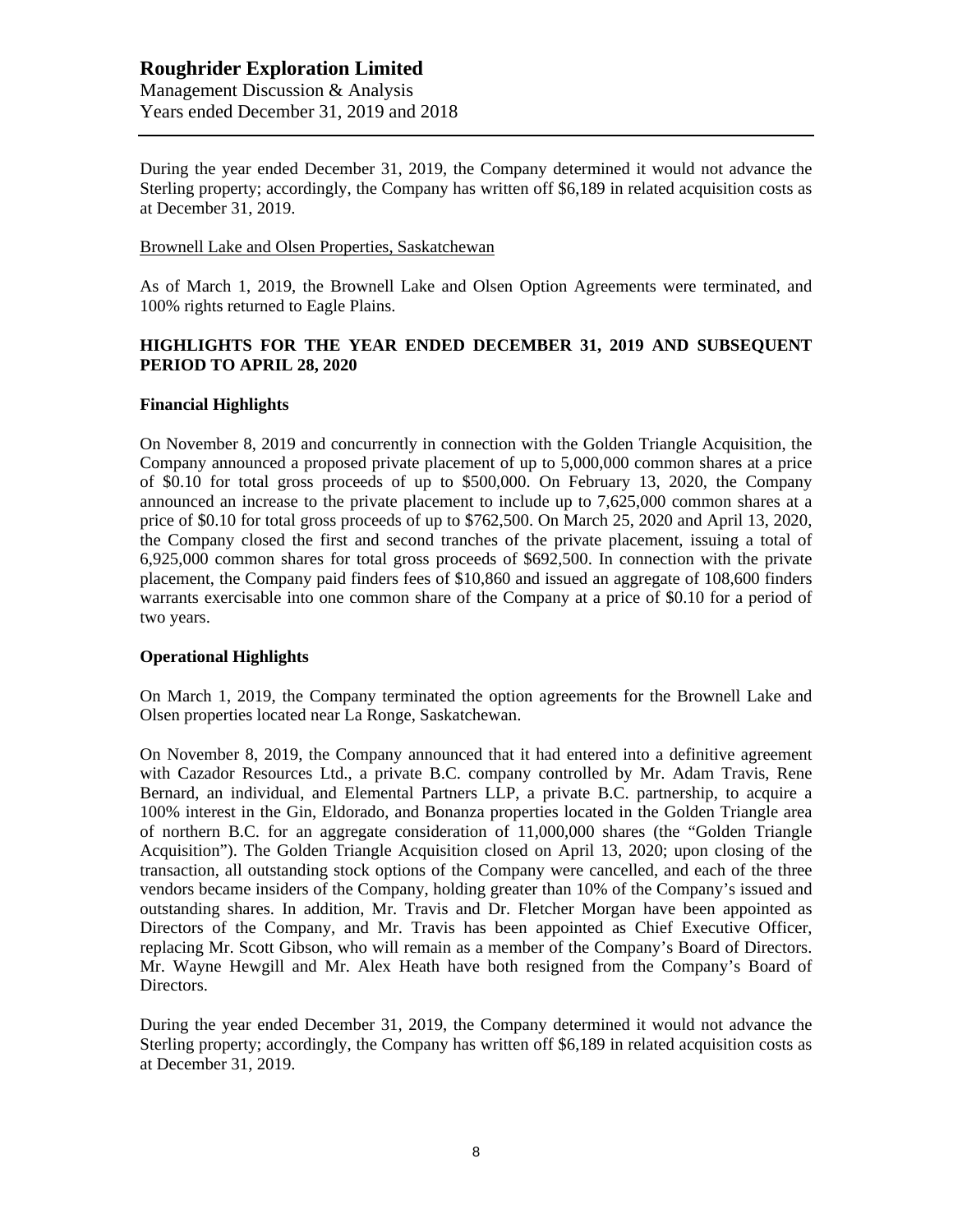## **OUTLOOK**

As of December 31, 2019, the Company had \$159,010 in cash (2018 - \$187,337), and a working capital deficit<sup>1</sup> of \$247,329 (2018 - \$46,626 working capital).

The current objectives of the Company are to advance exploration on its recently acquired Eldorado and Gin properties as funds become available and to undertake a strategic review of its other properties and other opportunities under the new management team.

The Company's ability to continue as a going concern is dependent upon a number of factors – principally on the Company's ability to create positive cash flow in the short term either by obtaining the necessary financing to undertake additional exploration and development of its mineral property interests, by creating one or more additional joint venture agreements with partners in order to achieve the foregoing, or by selling one or more mineral property interests. The Company no longer has sufficient cash to meet its existing obligations, and is deferring payments to management in order to continue operations.

## **DISCUSSION OF OPERATIONS AND FINANCIAL CONDITION**

#### *Selected Annual Information*

The following summary of the Company's selected annual information has been prepared in accordance with IFRS.

|                                  | <b>December</b><br>31, 2019 | <b>December</b><br>31, 2018 | <b>December</b><br>31, 2017 |
|----------------------------------|-----------------------------|-----------------------------|-----------------------------|
| Loss and Comprehensive Loss      | 295,144                     | 1,735,083                   | 712,681                     |
| Basic and Diluted Loss per Share | (0.02)                      | (0.16)                      | (0.02)                      |
| <b>Total Assets</b>              | 164,031                     | 205,040                     | 1,699,574                   |

#### *Summary of Quarterly Results*

| Quarter ended      | Revenues<br>\$ | Net Loss<br>\$ | Basic and Diluted<br>Loss per Share |
|--------------------|----------------|----------------|-------------------------------------|
| December 31, 2019  | Nil            | (125, 641)     | (0.01)                              |
| September 30, 2019 | Nil            | (45, 812)      | (0.00)                              |
| June 30, 2019      | Nil            | (60,067)       | (0.00)                              |
| March 31, 2019     | Nil            | (63, 624)      | (0.01)                              |

 $1$  Working capital is a non-GAAP-measure is defined as current assets net of current liabilities.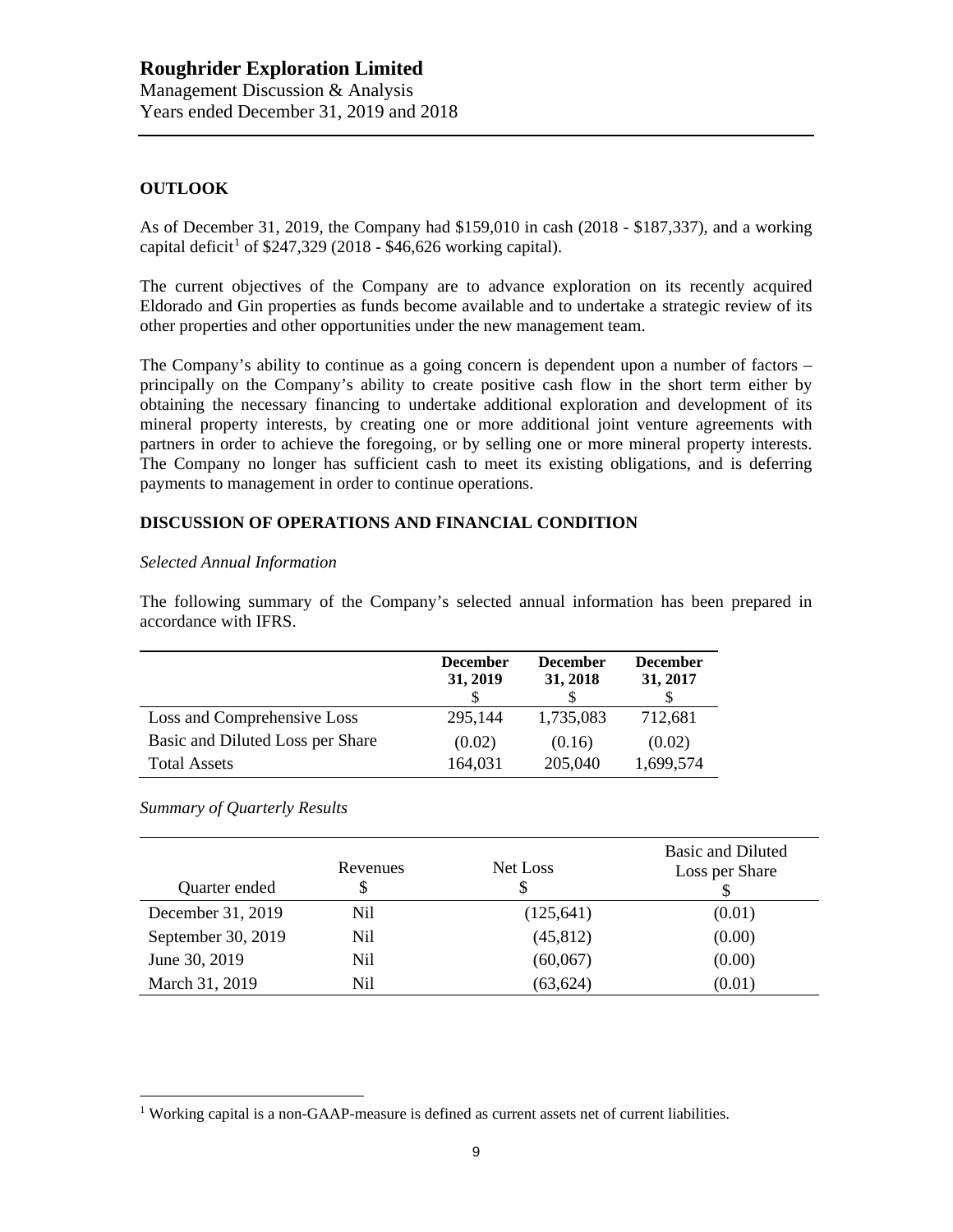# **Roughrider Exploration Limited**

| Management Discussion & Analysis       |
|----------------------------------------|
| Years ended December 31, 2019 and 2018 |

| Quarter ended      | Revenues<br>\$ | Net Loss<br>\$ | Basic and Diluted<br>Loss per Share |
|--------------------|----------------|----------------|-------------------------------------|
| December 31, 2018  | 42,857         | (1,377,811)    | (0.10)                              |
| September 30, 2018 | 42,857         | (136, 339)     | (0.01)                              |
| June 30, 2018      | 14,286         | (101, 139)     | (0.01)                              |
| March 31, 2018     | Nil            | (119, 794)     | (0.01)                              |

In 2018 and 2019, the Company has focused on minimizing costs, while performing data analysis, limited fieldwork, and other projects during the period to advance exploration in a few specific areas.

### *Three months ended December 31, 2019*

The loss for the quarter ended December 31, 2019 ("Q4-19") reflects the cost of the Company's base expenditures. Quarterly expenditures decreased from \$1,377,811 in Q4-18 to \$125,641 in Q4-19 primarily as a result of the write-off of exploration property acquisition costs in the prior year. In Q4-19, the Company also recognized \$nil (2018 - \$42,857) in consulting fee revenues.

#### *Year ended December 31, 2019*

The loss for the year ended December 31, 2019 reflects the cost of the Company's base expenditures. Expenditures decreased from \$1,835,083 in the year ended December 31, 2018 to \$295,144 in the year ended December 31, 2019 primarily as a result of the Company's write-off of Iron Butte and Genesis property acquisition costs totalling \$1,378,338 in the prior year. The Company also recognized \$37,829 (2018 - \$nil) in recovery on the write-off of accounts payable. In the comparative year, the Company recognized \$100,000 in consulting fee revenues and recognized \$32,982 in flow-through premium liability in relation to qualifying flow-through expenditures in the year.

### *Capital Purchases*

There were no capital purchases during the year ended December 31, 2019 and 2018.

#### *Exploration Costs Incurred*

The Company incurred the following exploration expenditures during the year ended December 31, 2019 and 2018:

|                                      |   | 2019    | 2018    |
|--------------------------------------|---|---------|---------|
| Genesis, Saskatchewan, Canada        | S | $\sim$  | 3.999   |
| Brownell Lake, Saskatchewan, Canada  |   |         | 100,000 |
| Olsen, Saskatchewan, Canada          |   |         | 100,000 |
| Silver Ace, British Columbia, Canada |   |         | 1,104   |
| Sterling, British Columbia, Canada   |   | (2,163) | 1,104   |
| Gin, British Columbia, Canada        |   | 10,000  |         |
| Eldorado, British Columbia, Canada   |   | 9.727   |         |
| Total                                |   | 17.564  | 206,207 |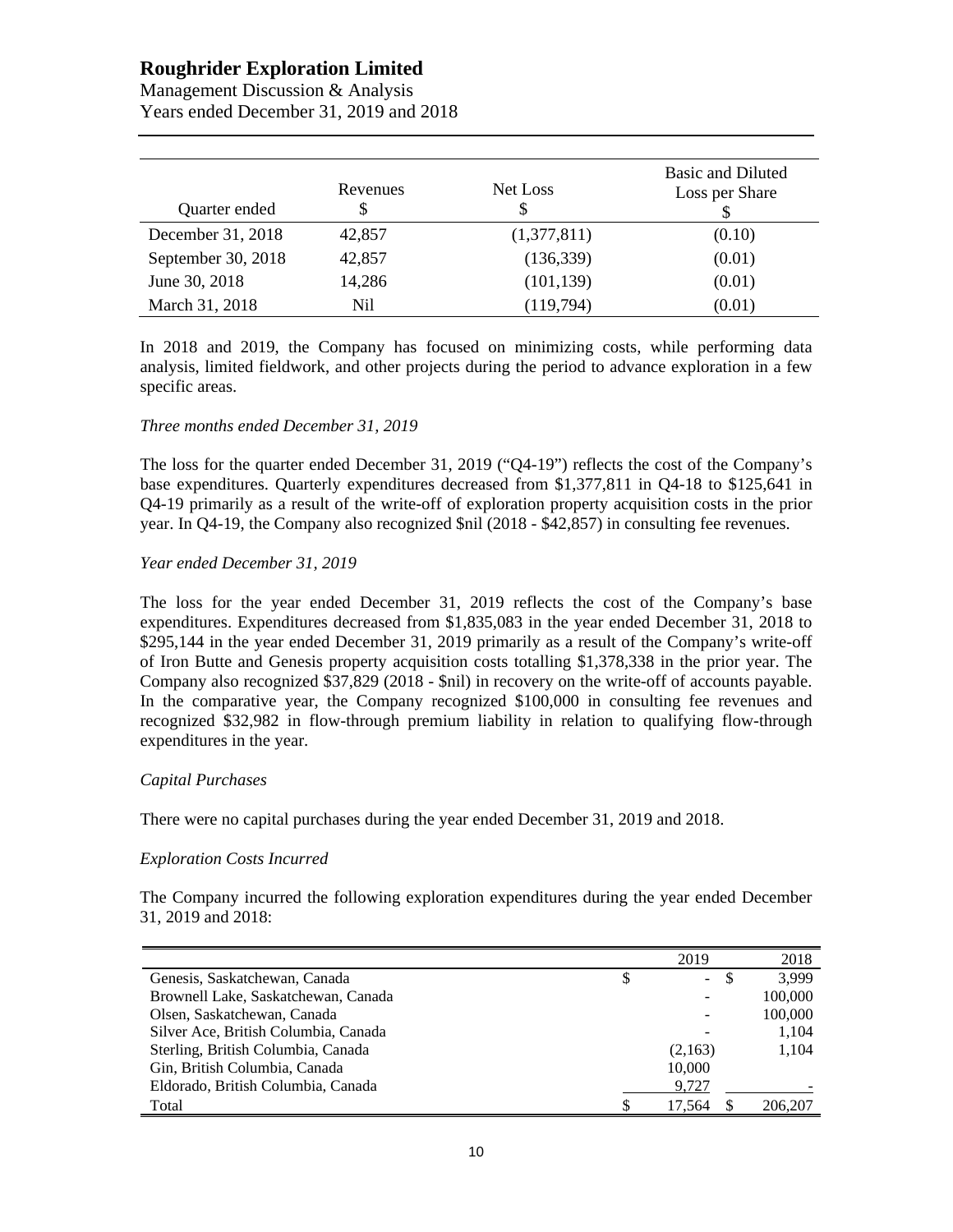## *Liquidity, Capital Resources and Cash Flow Analysis*

The Company's primary source of funding has been from the issuance of common shares. Management is concerned about the Company's ability to raise additional funds amid the low uranium price, and the prevailing investment climate of risk aversion, particularly toward mining projects.

As at December 31, 2019, the Company's capital stock was \$5,209,518 representing 13,806,551 issued and outstanding common shares without par value (2018 - \$5,209,518 representing 13,806,551) issued and outstanding common shares without par value). Other equity reserves, which resulted from share-based payments and agent warrant issuances totaled \$518,306 (2018 -\$518,306). The deficit was \$5,975,153 at December 31, 2019 (2018 - \$5,680,009). Accordingly, shareholders' deficiency was \$247,329 at December 31, 2019 (2018 - \$47,815 shareholders' equity).

The Company had 90,000 outstanding stock options as at December 31, 2019 (2018 – 480,000).

The Company's minimum capital requirement for its resource properties for the upcoming fiscal year will be \$nil. In addition, the Company's general and administrative expenses, excluding any share-based payments, will be approximately \$300,000.

#### *Financial Instruments*

The Company's financial instruments consist of cash and cash equivalents, receivables, and accounts payable and accrued liabilities. It is management's opinion that the Company is not exposed to significant interest, currency or credit risk arising from the financial instruments. Credit risk is managed for cash by having a major Canadian bank hold the funds in a chequing account. Credit risk is managed for significant receivables by seeking prompt payment, monitoring the age of receivables, and making follow up inquiries when receivables are not paid in a timely manner. Currency risk is negligible as all funds and payables are denominated in Canadian dollars. The Company does not engage in any hedging activities. Further discussion of these risks is available in the financial statements for the year ended December 31, 2019.

## **ADDITIONAL DISCLOSURE FOR VENTURE ISSUERS WITHOUT SIGNIFICANT REVENUE**

Significant components of general and administrative expenses are shown separately on the *Statements of Loss and Comprehensive Loss,* also part of the financial statements for the year ended December 31, 2019.

## **RISK FACTORS**

#### *Macroeconomic Risk*

Impairments and write-downs of major mining projects have led to a significant reduction in "risk appetite" with respect to funding investment into exploration companies. As a result, the ability for exploration companies to access capital through private placements has been significantly diminished. The long-term result of lower risk appetite is that projects take longer to develop or may not be developed at all.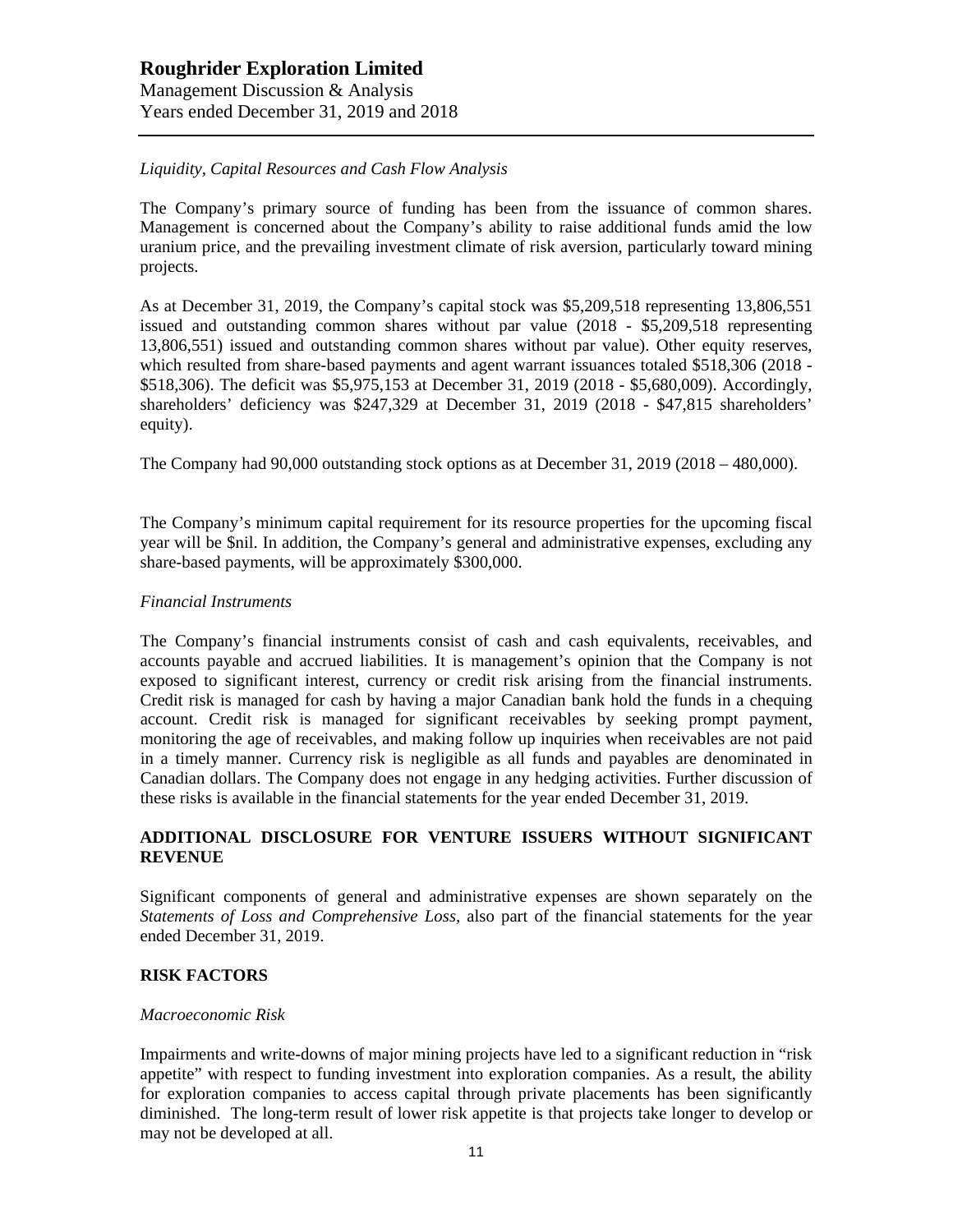## *Political Policy Risk*

Despite the recent moderation in the gold price, the previously record-high gold prices encouraged numerous governments around the world to look at ways to secure additional benefits from the mining industry across all commodity types, an approach recognized as "Resource Nationalism." Mechanisms used or proposed by governments have included increases to royalty rates, corporate tax rates, implementation of "windfall" or "super taxes," and carried or freecarried interests to the benefit of the state. Extreme cases in Venezuela and Argentina have resulted in the nationalization of active mining interests. Such changes are viewed negatively in the investment community and can lead to share price erosion, and difficulty in accessing capital to advance projects.

### *Exploration Risk*

Mineral exploration and development involve a high degree of risk and few projects are ultimately developed into producing mines. There is no assurance that the Company's selected Qualifying Transaction will demonstrate exploration results sufficient to result in the definition of a body of commercial ore. Whether an ore body will be commercially viable depends on a number of factors including the particular attributes of the deposit such as size, grade and proximity to infrastructure, as well as mineral prices and government regulations, including environmental regulations.

## *Financial Capability and Additional Financing*

The Company has limited financial resources, has no source of operating income and has no assurance that additional funding will be available to it. It is anticipated that further exploration and development of the projects will be financed in whole or in part by the issuance of additional securities by the Company. Although the Company has been successful in the recent past in financing its initial activities through the issuance of equity securities, there can be no assurance that it will be able to obtain sufficient financing in the future to execute its business plan, particularly with ongoing uncertainty in the global financial markets, and the prevailing investment climate of risk aversion particularly in the resource sector. A discussion of risk factors particular to financial instruments is presented in the audited financial statements for the year ended December 31, 2019.

The Company has not commenced commercial mining operations and has no assets other than cash and cash equivalents, modest receivables and a small amount of prepaid expenses. The Company has no history of regular earnings and is not expected to generate earnings or pay dividends until the company's exploration project is sold or taken into production.

### *Commodity Prices*

The mineral industry varies with the price of metals. The prices of uranium, gold and other commodities have fluctuated widely in recent years and are affected by factors beyond the control of the Company including, but not limited to, international economic and political trends, currency exchange fluctuations, economic inflation and expectations for the level of economic inflation in the consuming economies, interest rates, global and local economic health and trends, speculative activities and changes in the supply of commodities due to significant (often sovereign or national) purchases and divestitures, new mine developments, mine closures as well as advances in various production and use technologies of commodities. All of these factors will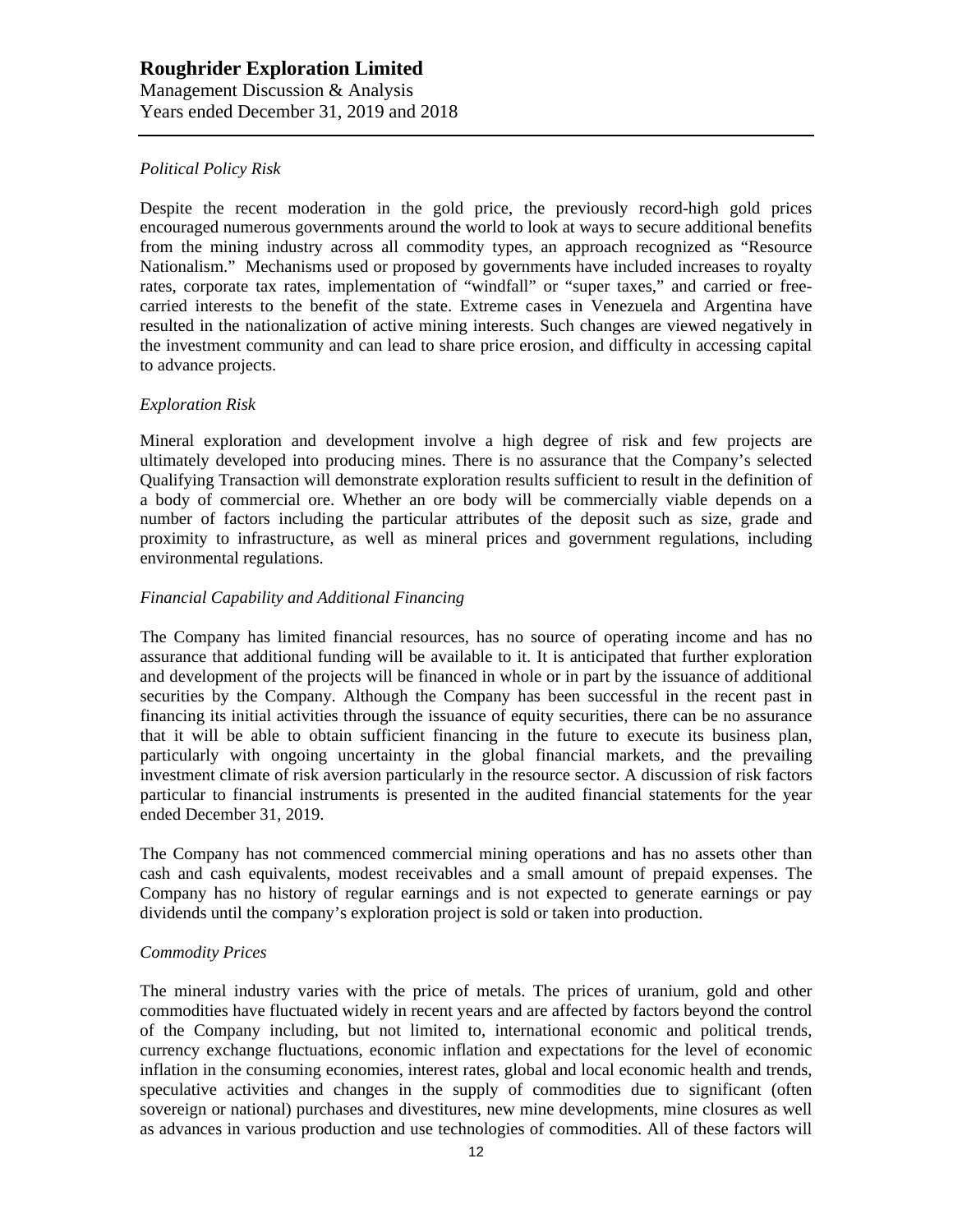## **Roughrider Exploration Limited** Management Discussion & Analysis Years ended December 31, 2019 and 2018

impact the viability of the Company's exploration projects in ways that are impossible to predict with certainty.

### *Uranium Market*

Since uranium is used both as a fuel for power generation and as a weapon, its price is subject to unique forces in addition to the typical supply / demand tension impacting all commodities. These unique forces include the level of strategic government stockpiling or disposition, the level of effort being expended to cap the number of nuclear-armed states in the world, the public perception of the relative safety of nuclear power generation, and related government and international regulation. While these unique forces appear to have acted together in recent years to suppress the spot price of uranium, this risk may become an opportunity if those forces subside and the spot price of uranium continues to rise.

#### *Environment*

Both the exploration and any production phases of the Company's future operations will be subject to environmental protection regulations in the jurisdictions in which it operates. Globally, environmental legislation is evolving towards stricter standards and enforcement, more stringent environmental impact assessments of new mining projects and increasing liability exposure for companies and their directors and officers. There is no assurance that future environmental regulations will not adversely affect the Company or its future operations.

#### *Human Health*

The Company seeks to provide its employees with a safe and healthy workplace. The impact of highly contagious diseases, including the impact of a real or threatened pandemic, can be substantial both to individuals, and organizations. In the event of a disease outbreak, the Company may have to curtail or suspend operations for a period of time. Reduced operations could have varying impact on the Company, depending on the timing and duration of the incident and on other ancillary factors.

#### *Financial Instrument Risk*

As a result of its use of financial instruments, the Company is subject to credit risk, interest rate risk, currency risk, liquidity risk and other price risks. These risks are considered to be small. These risks are discussed comprehensively in the financial statements for the year ended December 31, 2019.

#### *Liquidity of Common Shares*

There can be no assurance that an active and liquid market for the Company's common shares will develop or continue to exist, and an investor may find it difficult to resell its common shares. In addition, trading in the common shares of the Company may be halted at other times for other reasons, including for failure by the Company to submit documents to the Exchange in the time periods required.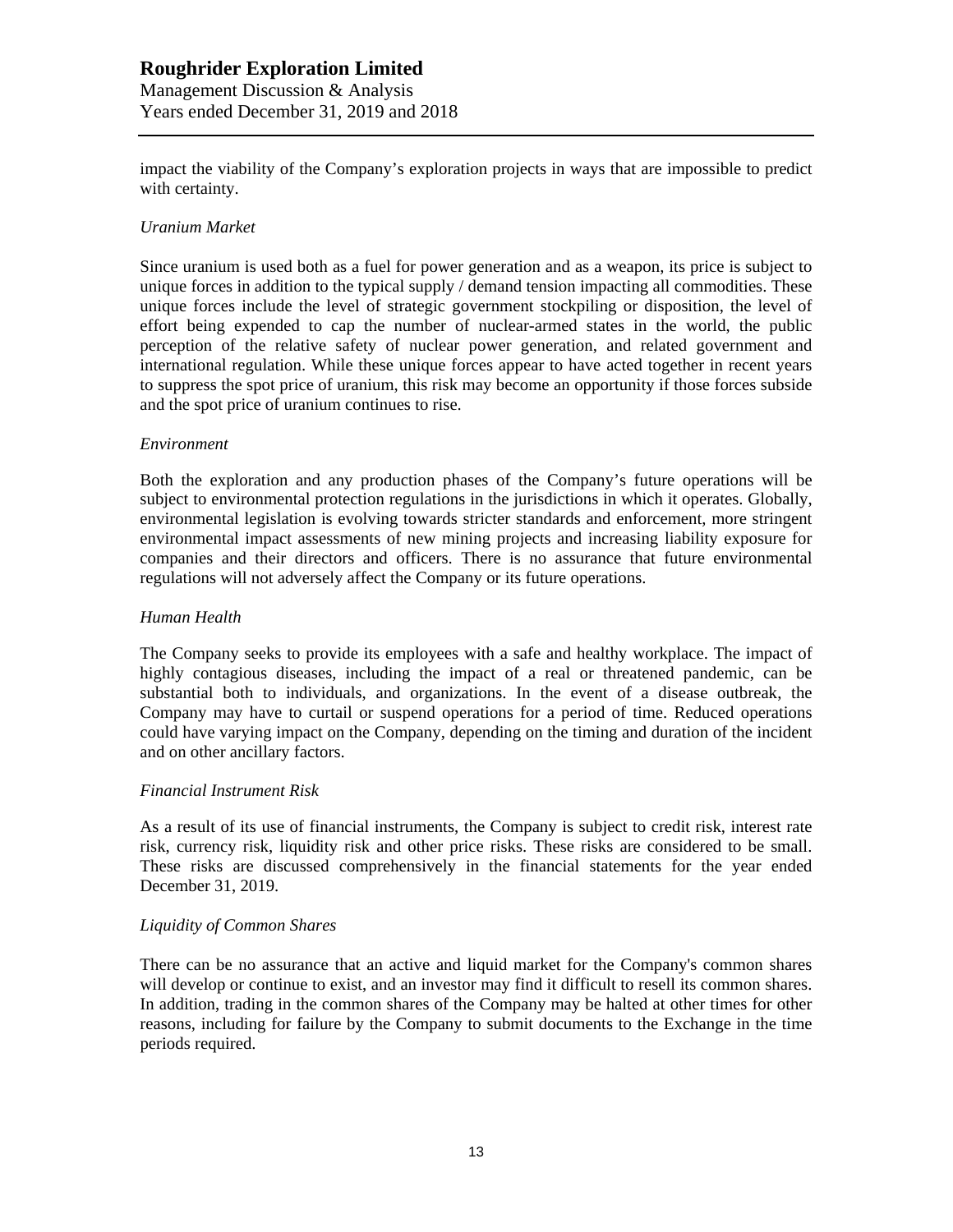## **PROPOSED TRANSACTIONS**

Other than the aforementioned Golden Triangle Acquisition, which closed subsequent to December 31, 2019, there were no proposed transactions as at December 31, 2019 and to the date of this MD&A.

## **RECENT ACCOUNTING PRONOUNCEMENTS**

#### **Adoption of New Standards and Interpretations**

Accounting policies used in the preparation of these condensed interim financial statements are consistent with those described in the Company's audited annual financial statements for the year ended December 31, 2018, except for the following change to IFRS, which were adopted as at January 1, 2019:

*IFRS 16, Leases*: This new standard eliminates the classification of leases as either operating leases or finance leases and introduces a single lessee accounting model which requires the lessee to recognize assets and liabilities for all leases with a term of longer than 12 months. The Company has no leases as at December 31, 2019, therefore the adoption of IFRS 16 did not have a material impact on the Company's financial statements.

## **OFF-BALANCE SHEET ARRANGEMENTS**

The Company is not a party to any off-balance sheet arrangements that have, or are reasonably likely to have, a current or future material effect on the Company's financial condition, changes in financial condition, revenues, expenses, results of operations, liquidity, capital expenditures or capital resources.

### **TRANSACTIONS WITH RELATED PARTIES**

## **Key management personnel:**

Key management personnel are those persons that have the authority and responsibility for planning, directing and controlling the activities of the Company, directly or indirectly. Key management includes executive and non-executive members of the Company's Board of Directors, the CEO, CFO, and a vice president. During the year ended December 31, 2019, the Company accrued compensation of \$155,000 (2018 - \$155,000) to the CEO, which is included in salaries, marketing and exploration expenses; non-executive members of the Company's Board of Directors received no cash compensation or stock options.

### **Other related parties:**

During the year ended December 31, 2019:

- a) Legal services valued at \$28,669 (2018 \$17,167) were received from a law firm for which one of the directors of the Company is a partner; and
- b) The Company paid \$40,900 (2018 \$11,379) for administrative services and \$12,000 (2018 - \$12,000) for rent expense to a company owned by a director and officer of the Company.